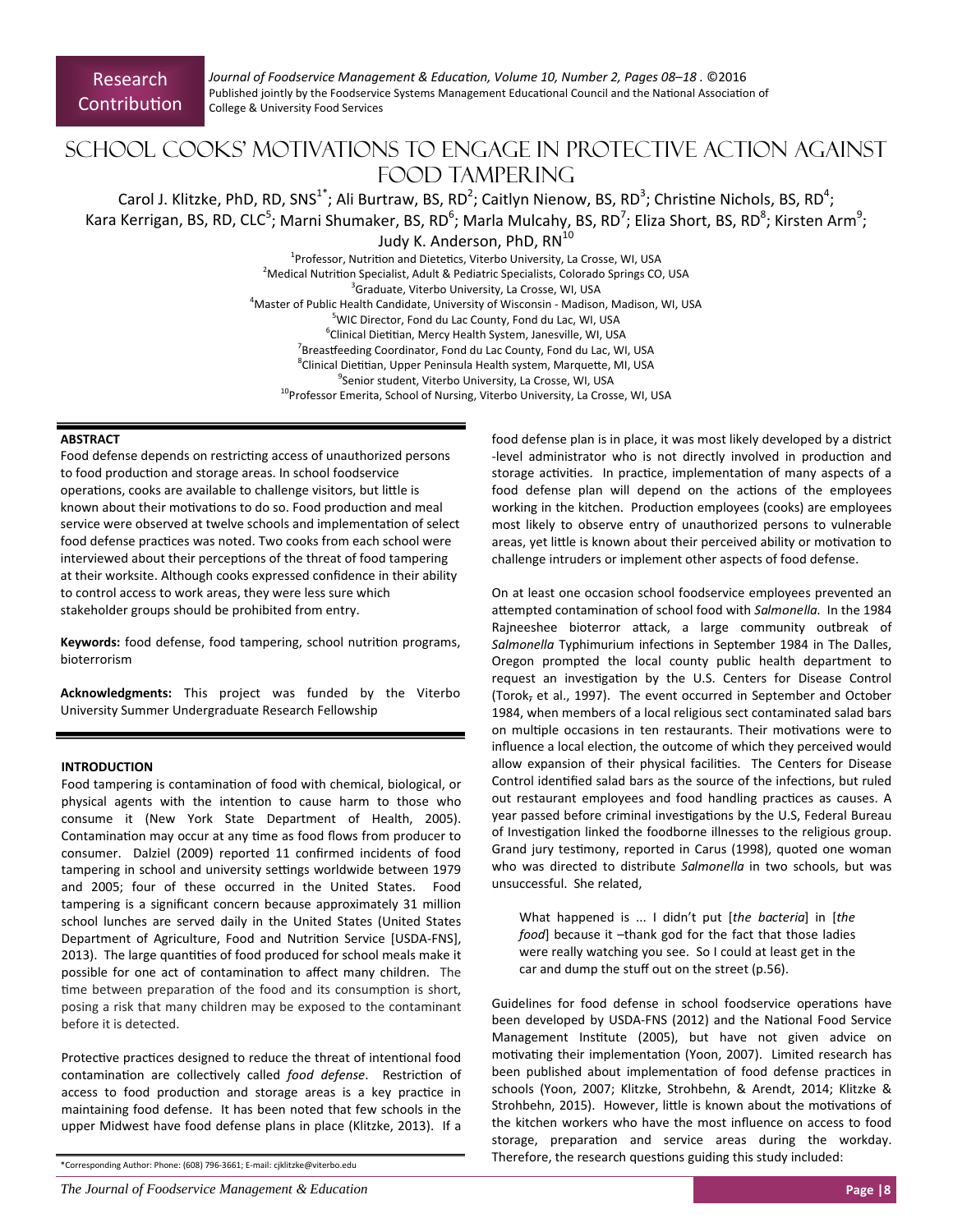- What are school cooks' perceptions of the threat of food tampering in their schools?
- Do school cooks feel they can be effective at preventing unauthorized persons from tampering with food during storage, preparation, and service?
- What procedures are in place to prevent unauthorized persons from entering food production and storage areas in school settings?

## **METHODS**

#### **Research Design**

The study used a holistic case study design as described by Yin (2009). Twelve school sites were studied, with observation and interview data collected at all sites. This study was funded as part of a summer undergraduate research fellowship. Data collection took place during the spring/summer of 2014 and 2015. The goal for the first summer was to recruit two cooks at each of twelve schools; however only six schools and 12 cooks were recruited; the decision was made to extend data collection to a second summer. The first research group consisted of four upper division students and one faculty advisor. One student and the faculty member continued into the second year; in addition four new students and a second faculty advisor were added to the team. The returning student researcher assumed the role of student team leader, training and coaching the new student researchers so that data was collected consistently in both summers. This study was approved by the Institutional Review Board at Viterbo University.

**Sample**: A convenience sample of 24 public schools from Wisconsin, Minnesota, and Michigan were invited to participate; from these 12 schools and 24 cooks were recruited. Reasons for non-participation included lack of interest, busy time of year (near the end of the school year), kitchen was short‐staffed, kitchen staff did not want to be observed, or health and safety policy would not permit researchers to have access to the kitchen. District enrollments ranged from 600 to 22,000 students and schools were located in municipalities with populations ranging from 1,600 to 99,000 (Table 1). Two school cooks, those with the longest and shortest employment at each school, were invited to participate in interviews.

#### **Data CollecƟon**

**Interview**: Merriam (2009) asserted that a structured interview guide or schedule helps new researchers gain confidence in interviewing. The interview guide was developed by the first group of student researchers. It included 16 defined answer items selected to measure perceptions of the severity and likelihood of food tampering at their school and their ability to prevent or respond to such an incident. The items were derived, with permission, from items used by Yoon (2007) to assess threat appraisal and protection motivation of a national sample of school and healthcare foodservice directors. The diction was simplified to be appropriate for a spoken format intended for a general audience. For example, Yoon's item *if someone intenƟonally contaminates food in my operaƟon, my employees or customers will suffer from the aƩack* was adapted to *if someone tampers with the food in my school, my coworkers or students will suffer. Food tampering* was used rather than *intenƟonal food contamination* because the phrase is more commonly used. As part of their training on the research protocol, the first summer research team engaged in role‐playing an interview using the guide; from this they identified follow-up questions to evoke responses beyond the Likert scale options. The interview guide is shown in Appendix A. Interviews were audio-recorded, with prior permission of the interviewee.

One student researcher participated in both rounds of data collection and was assigned a leadership role in the second year. As group leader, she was instrumental in training the second cohort of researchers to follow the study protocol. She accompanied each member of the second group on their first school visits to provided support and assure consistent data collection procedures. Her efforts minimized variation in data collection procedures between the two years.

The six senior-level student researchers had completed a college course on motivational interviewing prior to this study. Their interviewing skills were assessed as part of their education program. Training for data collection included role-playing using the interview guide.

**Observation:** Researchers observed breakfast production and stayed until lunch service was completed. An instrument was developed to guide the observation period and to serve as a form for recording field notes (Appendix B). Fourteen food defense practices were selected from an assessment tool prepared for use in school food defense planning (USDA-FNS, 2012). Practices were identified from three sections: Inside Security, Foodservice Operation Security, and Personnel Security and Training. Items were selected if they were practices that focused on restricting access to production and storage sites and if they could be easily observed by the researchers. Team members of the first research group were trained to observe in the kitchen at a local school where they had previous work experience. To assure inter‐rater reliability, team members made individual field notes at the training site and then compared observations until all were in agreement. To ensure consistent observation and interview

| Table 1: School District Characteristics of Participating Schools    |        |        |           |                 |                 |        |        |        |        |        |        |        |
|----------------------------------------------------------------------|--------|--------|-----------|-----------------|-----------------|--------|--------|--------|--------|--------|--------|--------|
|                                                                      | Site A | Site B | Site C    | Site D          | Site E          | Site F | Site G | Site H | Site I | Site J | Site K | Site L |
| Student enrollment <sup>®</sup>                                      | 3,400  | 3,200  | 2.000     | 600             | 1,600           | 21,700 | 5,500  | 5,500  | 1,200  | 3,500  | 5,100  | 3,600  |
| Primary production<br>System <sup>o</sup>                            | CO     | OS     | <b>OS</b> | <b>OS</b>       | OS              | СE     | OS     | OS     | OS     | OS     | OS     | OS     |
| Population of city <sup>c</sup>                                      | 21,000 | 28.000 | 6.000     | 1,620           | 3.000           | 99,000 | 18.000 | 18.000 | 5,000  | 9.000  | 11.00  | 9,000  |
| Proportion of city<br>population below U.S.<br>federal poverty level | 26%    | 21%    | 8%        | NA <sup>e</sup> | NA <sup>d</sup> | 19%    | 16%    | 16%    | 10%    | 5%     | 8%     | 7%     |

2009-2013<sup>d</sup>

<sup>a</sup>Rounded to protect identity

 ${}^{b}CO =$  combination, OS = On-site, CE = Central

Population: Obtained from 2010 Census; rounded to protect identity; http://www.census.gov/en.html<sup>c</sup>

d Data from 2010 United States Census

eNA = data not available; central production systems have no facilities to serve meals to students; on-site production systems prepare and serve meals at the same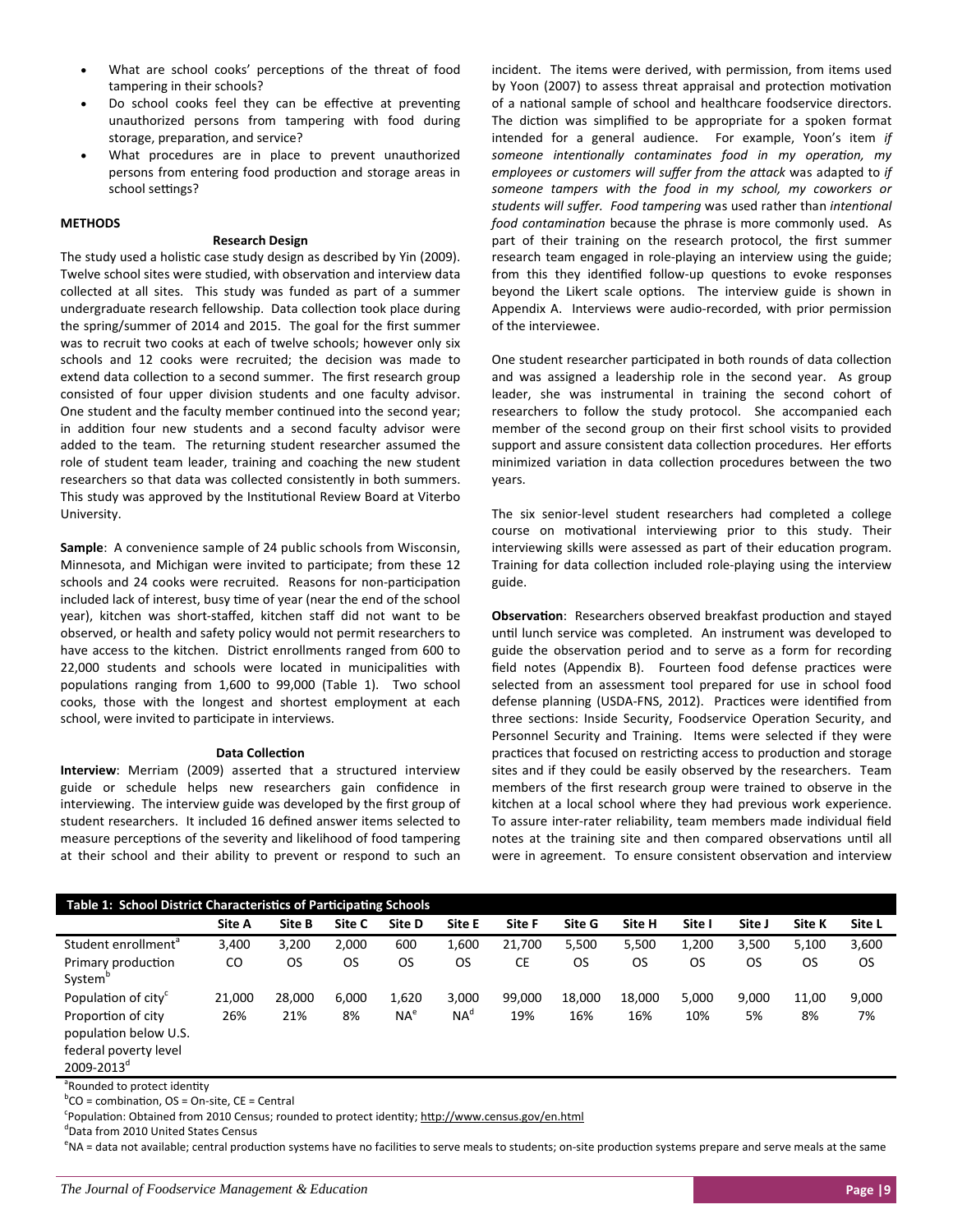practices during the second summer, the student team leader accompanied each new researcher to her first school visit. Handwritten field notes were scanned and uploaded to QSR International's Nvivo 10 qualitative research software immediately upon return from the school visits.

Photographs: Permission was obtained to take photographs at all sites. Photographs of physical barriers and signs were taken to document implemented or absent best practices related to access to food storage, production, and service areas. Examples of photographs are shown throughout.

#### **Data Analysis**

**Interview data:** Recordings of interviews were transcribed by a transcriptionist trained in protection of human subjects in research. All team members read all of the transcripts obtained during their round of data collection. One student and both faculty mentors read all transcripts from both rounds of data collection. Team members individually identified themes from the transcripts, which were then discussed, defined, and refined during group discussion. The entire group agreed upon the phrases that were coded to each theme. Transcripts were uploaded into QSR International's Nvivo 10 qualitative research software and one member of the research team used the software to code quotes from the transcripts to themes according to the group decisions. After all transcripts were coded, a report showing the quotes assigned to each theme was printed. The second group of researchers reviewed all quotes coded to each theme and compared them to the definition assigned to each theme, revising the list as needed until all were in agreement.

#### **RESULTS AND DISCUSSION**

During May and June of 2014 and 2015, 12 schools were visited (Table 1). Observation was made of all meals served on the day of the visit and two cooks were interviewed at each site (*n* = 24). Photos were taken at five schools.

Analysis of the transcripts from the first round of data collection resulted in preliminary identification of six themes and 12 subthemes. Seven themes were finalized after the second round of data collection and the number of subthemes was reduced (Table 2).

#### **CogniƟve Aspects**

The theme of Cognitive Aspects reflected the thinking processes that emerged from the interviews. Sub-themes were Awareness and Insight, Misunderstanding, and Experience.

**Awareness and Insight:** Awareness emerged as a superficial understanding of the possibility of food tampering, which most interviewees dismissed as unlikely to happen at their site. If tampering were to occur, it would be more likely to occur prior to the arrival of the food at the school, during processing, packaging, or transportation. A disgruntled employee or angry student were identified as possible offenders. Insight reflected a deeper thinking process and recognition of the potential threat, up to and including the possibility of a terrorist act. Sample comments included:

I feel like it's urban myths, but there could be like glass in things that could hurt people in their food.

You might get a student who's mad and you try not to make enemies with these kids because you don't want them to just maliciously do something to their friend because they're mad at the foodservice.

**Misunderstanding:** This theme reflected the poor distinction made between intentional food tampering and contamination indicative of food safety issues. Most responses were focused on contamination as the result of unsafe food handling practices.

I'm not really afraid [of tampering] but one concern you would have is when the kids come through and they're not using the tongs or the utensils that are provided. If they have a cut on their hand or an open wound or other things and don't have clean hands, they're passing it on to others…

**Experience:** Only two food tampering incidents were reported: cooks from two different sites each mentioned a food tampering

| <b>Themes and Subthemes</b>                                     |                          |  |  |  |  |  |
|-----------------------------------------------------------------|--------------------------|--|--|--|--|--|
| Spring 2014                                                     | Spring 2015              |  |  |  |  |  |
| Knowledge                                                       | Cognitive                |  |  |  |  |  |
| Experience                                                      | Awareness/insight        |  |  |  |  |  |
| Confusion                                                       | Experience               |  |  |  |  |  |
| <b>Training</b>                                                 | Misunderstanding         |  |  |  |  |  |
| Consequences                                                    | Consequences             |  |  |  |  |  |
| Sickness and death                                              | <b>Discipline</b>        |  |  |  |  |  |
| Loss of reputation                                              | Sickness and death       |  |  |  |  |  |
|                                                                 | Reputation               |  |  |  |  |  |
| Authorization                                                   | Authorization            |  |  |  |  |  |
| Those authorized to be in the kitchen                           | (no subthemes)           |  |  |  |  |  |
| Authorization is situational                                    |                          |  |  |  |  |  |
| <b>Physical Security</b>                                        | <b>Physical Security</b> |  |  |  |  |  |
|                                                                 | (no subthemes)           |  |  |  |  |  |
| Job Priorities                                                  | Job Priorities           |  |  |  |  |  |
| False sense of security                                         | (no subthemes)           |  |  |  |  |  |
| Food defense is not my responsibility                           |                          |  |  |  |  |  |
| <b>Worker Confidence</b>                                        | <b>Worker Confidence</b> |  |  |  |  |  |
| Confidence in ability to ask unauthorized visitors to leave the | (no subthemes)           |  |  |  |  |  |
| kitchen                                                         |                          |  |  |  |  |  |
| Trust in coworkers and students to follow the rules             |                          |  |  |  |  |  |
|                                                                 | <b>Physical Aspects</b>  |  |  |  |  |  |
|                                                                 | (no subthemes)           |  |  |  |  |  |

Table 2: Comparison of Themes Identified From Interviews of School Cooks Over Two Rounds of Data Collection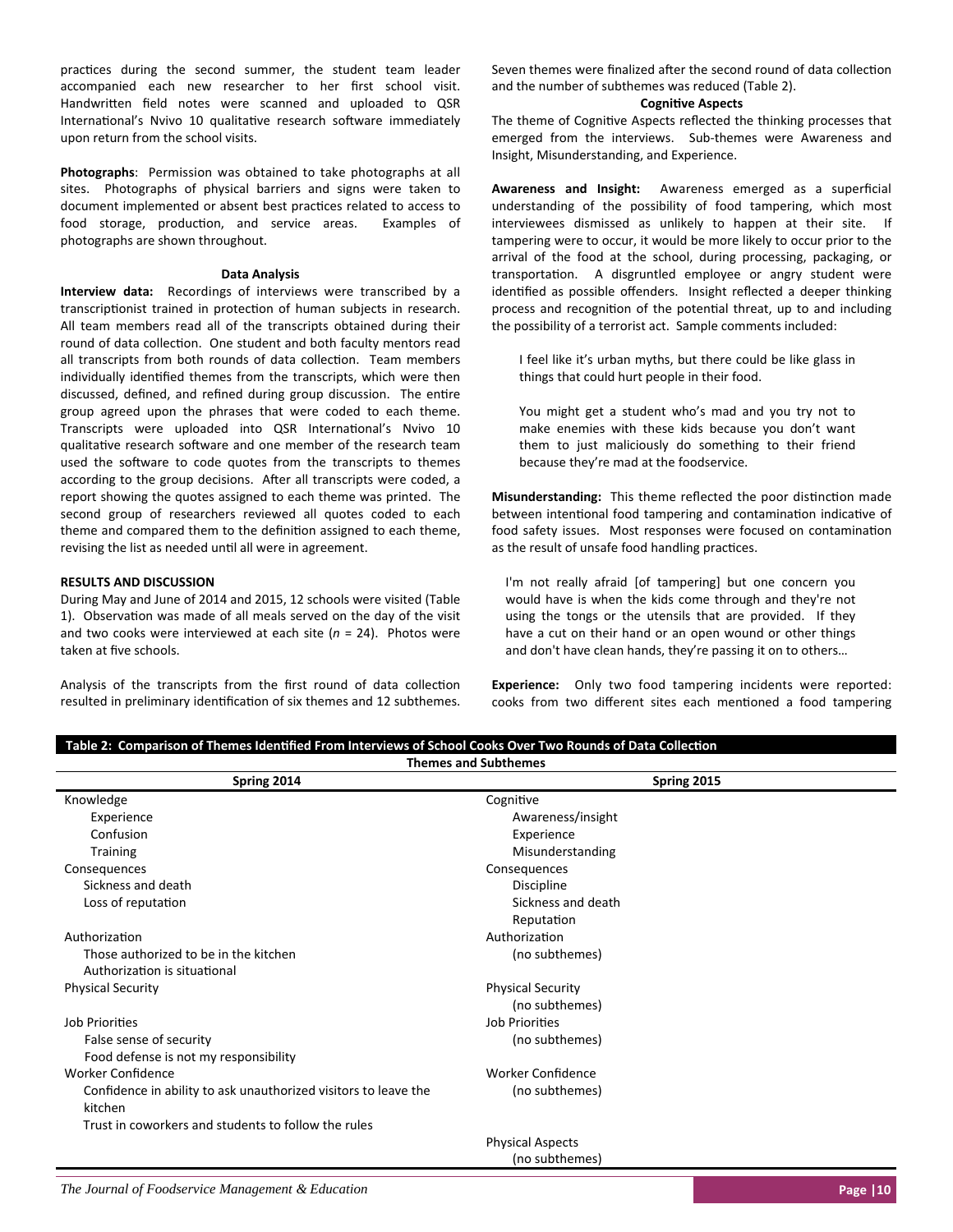situation that involved a student putting their used chewing gum into a container of fruit on a self‐service line. This is fewer than the six food tampering incidents reported by school employees in a study of five school districts made by Klitzke (2014).

#### **Consequences**

Cooks identified possible physical, emotional and financial consequences of a food tampering incident at their school. Three subthemes emerged: Sickness or Death, Loss of Reputation, and Discipline (Table 2).

**Sickness or Death:** Sickness was most frequently stated as a consequence, mentioned by 13 of the 24 cooks. Cooks identified that tampering could lead to death: "someone could get sick or possibly die" and "we might get sick, get very, very ill, end up in the hospital." Two cooks elaborated on symptoms that could be expected, "It would affect their body in one way or another with sickness, vomiting, diarrhea, that type of thing. And if it went further, it could be death. Nasty." Another explained that "somebody could get very sick, choke, poisoned."

Loss of Reputation: Cooks also identified personal consequences that could result from food tampering. They expressed beliefs that a food tampering incident would lead to a loss of reputation, which then would cause them to lose work time.

Yes, not only are there consequences to yourself but consequences to the entire school because then the news gets hold of it and letters go out to parents and now you're in front of everybody so now you have earn back that trust of the community and parents because they're going to want to send food to school with their kids versus eating at school because they're going to be afraid.

Somebody gets sick or die and then the reputation [of the *program is harmed*]. Totally lose the program and then out of a job.

**Discipline:** A theme emerged that an incident of food tampering would have disciplinary consequences and possibly bring in outside investigators.

I would think they [student perpetrators] would be expelled from school … I'm sure the cops would be called in and there'd be an investigation, all that fun stuff they don't want to go through.

#### **AuthorizaƟon**

All cooks were asked who was allowed, or authorized, to enter the kitchen area. Only two cooks flatly stated that no one was allowed in the kitchen except for the cooks. Fourteen (58%) of the cooks identified at least one stakeholder group given access to the kitchen, including principals, students, teachers, parents, custodians, and delivery personnel. Principals were perceived as having access to any part of the school building: "I would have to say principals can come in because they're allowed to come into any classroom. They have the authority."

In certain situations cooks deemed it acceptable for non-foodservice employees to be in the kitchen. Several cooks noted necessity in authorizing delivery personnel to be in the kitchen.

'Cause you'll have your deliveries coming in or your towel guy, it like 'go in this area. Don't park it right here.' We kinda work with them and they know where to stay outta our way and vice versa.

Cooks identified the need for building maintenance staff to access the kitchen for repairs or to collect the garbage. The presence of teachers was tolerated, and even welcomed, if teachers needed to get food for students with special needs.

We have a couple of teachers come in and get coffee and generally, well you saw (name) walk into the kitchen. She came in and got a cup of coffee.

Teachers and other staff members are definitely allowed in here because ... we have a lot of diabetics who are struggling with keeping their blood sugar compliant so I want them to be able to come and get [*snacks*].

Parents were viewed as unauthorized visitors, with the caveat that parents selling concessions for school events may need access.

I guess the only people I have not seen in here, because I'm new, is parents. Parents don't get to come in here but everyone else preƩy much does.

Observation field notes documented a variety of circumstances when unauthorized persons were allowed entry to the kitchen. Students filming for a class project entered the kitchen and were asked to leave. At another site students were observed to enter the service area and peek under lids to see what was for lunch, but they were not asked to leave. Coffee service attracted many teachers, a retired kitchen employee, and a bus driver. At two different sites the children of foodservice employees waited in the kitchen until it was time to be taken to a different school.

#### **Physical Security Measures**

Signs were used to control access to facilities (Photo 1). One cook doubted that signs were effective in preventing entry of unauthorized persons saying, "I know there's people back there even after posting the note."

Many schools had storage areas located in areas distant from the kitchen, making access control difficult. Only one school had a security procedure in place to alert if the door to the distant freezer was opened. Chemical storage areas were observed to be unlocked and accessible to students in four schools (Photo 2). Dry storage



**Photo 1. Example of sign restricting access to production area.**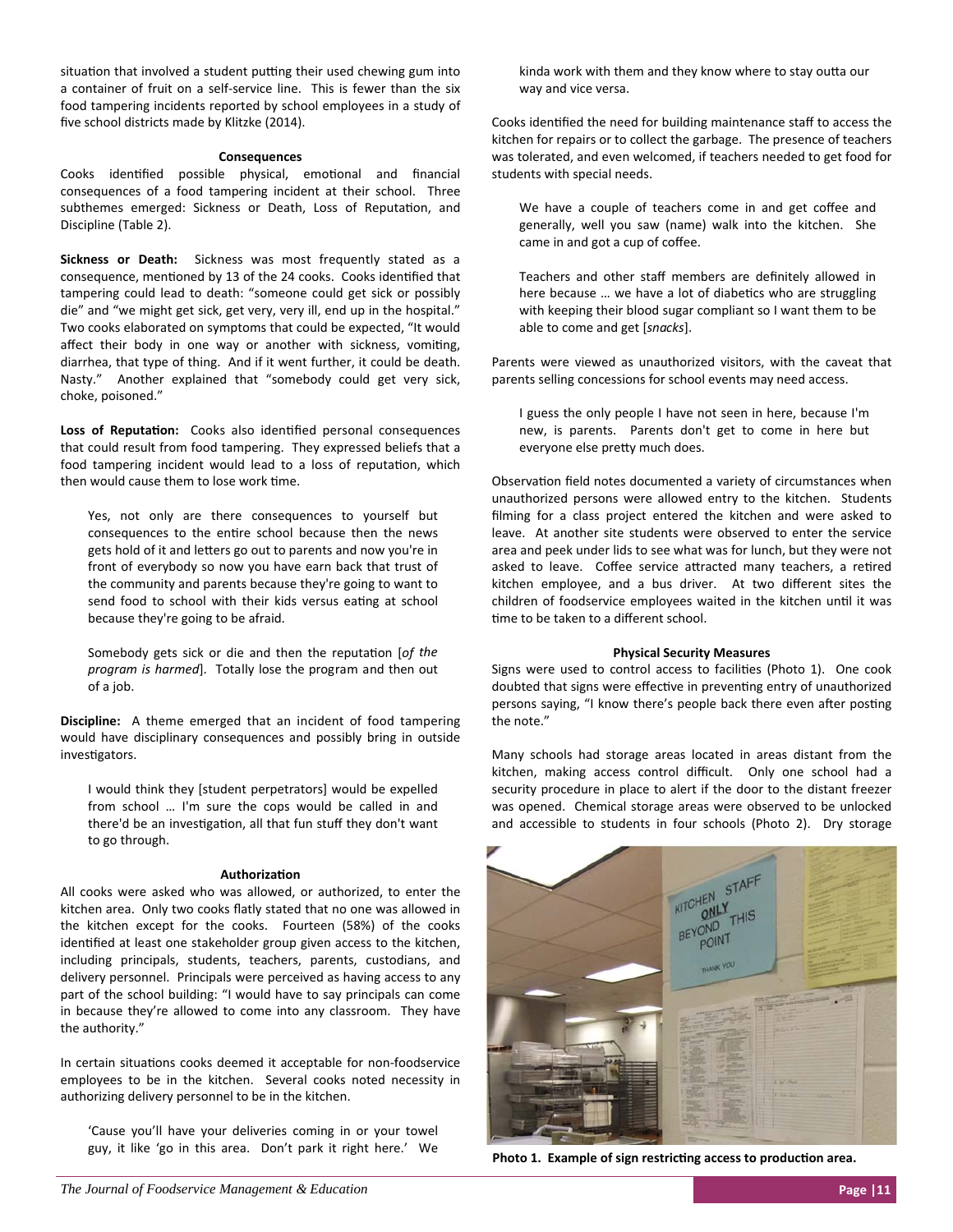

Photo 2. The open door on the left leads to a chemical storage area. The freezer is at the end of this hallway, in a remote location.

areas were observed to be unlocked during the school day at most sites (Photo 3).

Even when keyed areas were locked, poor control of keys reduced physical security. Periodically changing the locks had limited success in maintaining access control.

Well, we already tried re-keying certain areas that only certain people have [access to] but pretty soon copies start being made and handed out to this person or that person… or they said we've got authorization to the custodial [staff] and they don't know any better and they don't want to get caught up in the hassles. They usually let them in.

A cook reported that food service employees at the school do not have control over what goes on in the kitchen and storage areas outside of the normal work hours, "with the building open unƟl 10:00‐11:00 [*at night*], you've got people in here roaming around, the custodians are in here cleaning and go to do something else and somebody wanders in. Out of our control."

#### **Physical Aspects**

Observation data and interviews with the cooks presented elements of kitchen and storage layouts that were both obstacles and protective mechanisms. As an example, windows in the main kitchen office allowed managers to view production and service of meals (Photo 4). A layout feature with a negative effect was a dry storage area located next to an unlocked custodial closet (Photo 5).



**Photo 3. Access to dry storage areas was unrestricted in five of the schools visited.** 

Although cooks expressed confidence that they could detect entry of visitors to the kitchen, observation showed that this was true while they were working in the kitchen, but not while they were working at serving breakfast and lunch. At four sites observers reported that activity in the kitchen was not visible from the cashier or the serving positions, and that there were not enough employees to monitor both kitchen and service areas. During observation at one school a cook reported that students sometimes stole food from the serving line because neither she nor the employee in the kitchen was able to



**Photo 4. Office of foodservice director has large windows and clear view of service area.**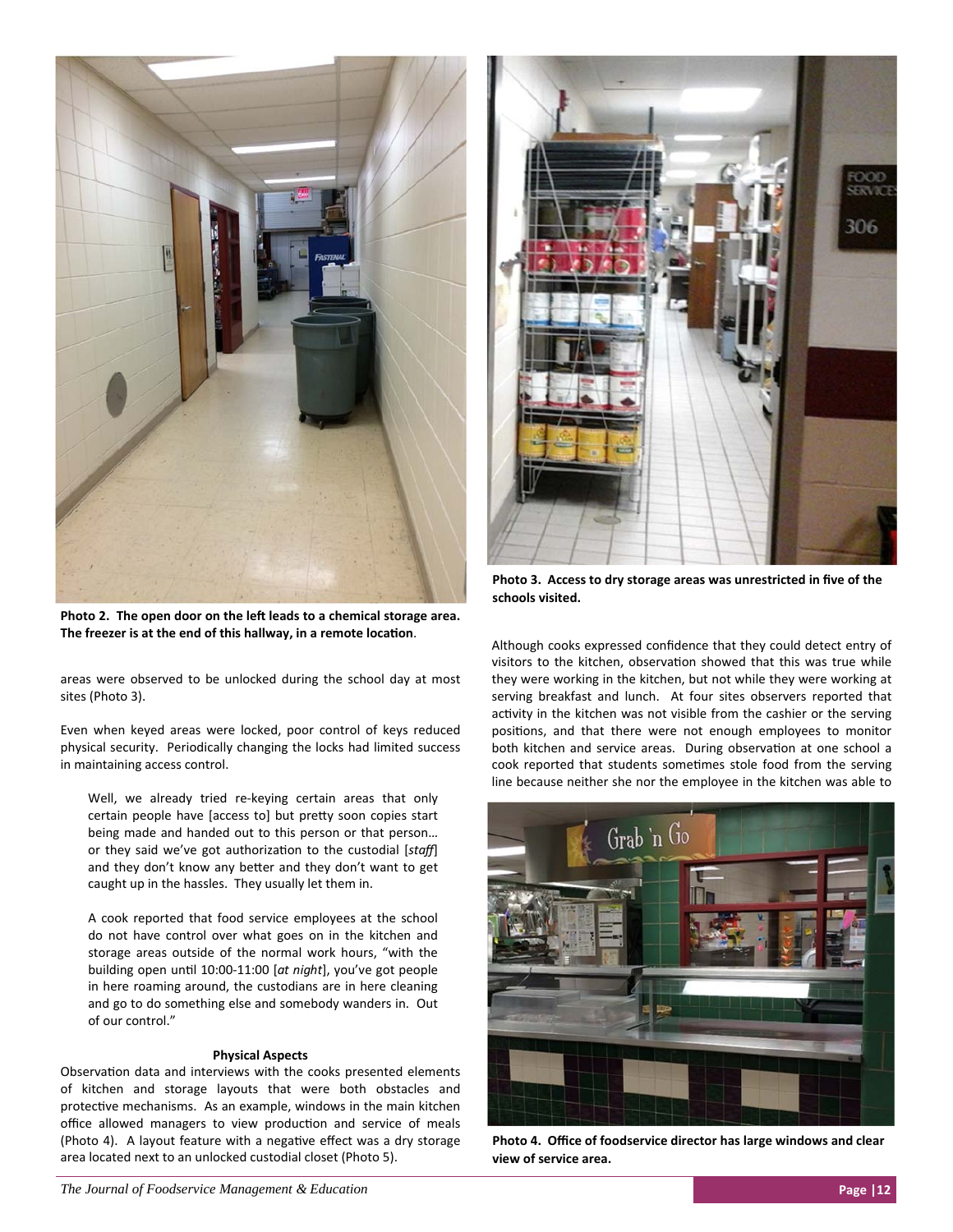

**Photo 5. The custodial closet and dry storage room are adjacent and both unlocked.** 

see and monitor the entire service line.

Physical features of the kitchen layout contributed to cooks' confidence that they could protect food from intentional contamination. Locks, counters acting as barriers, and an unobstructed line of site contributed to the perception that it was not difficult for cooks to keep unauthorized visitors out of their workspaces (Photo 6).

I don't feel that it's difficult to keep them from getting in. We're all in too many different areas and we have the



**Photo 6. A physical barrier limits access but allows monitoring of**  service area after hours.

visibility to see if there is something going on so I don't think it is that difficult to keep them out because we're all in different areas, we can see if there's someone who popped up, it throws us a red flag right away.

#### **Job PrioriƟes**

Foodservice production employees ranked day-to-day tasks as more important than keeping unauthorized people out of the kitchen and storage areas. Food defense was viewed as a manager's responsibility. One stated, "I feel it's the responsibility of the person in charge of the kitchen to make sure things are stored properly, they are cooked properly, and handled properly."

Cooks identified the need to handle food properly and maintain safe temperatures as taking precedence over food defense practices. Cleanliness, handwashing, preventing cross contamination, producing food on time, being organized, and maintaining safe conditions were prioritized above food defense.

It would be … your handling of the food, your cleanliness, everything that's connected with keeping the food safe. That would be the most important thing. And then that would be naturally after that but you want to make sure everything, your work area is clean, your hands are covered, your hair is covered and what you're working with, everything is safe.

[*More important*] than keeping someone out of there? Doing my specific jobs that I do and then helping out the others when they need it just to make sure meals are prepared properly and get everything ready for the students for the day.

#### **Worker Confidence**

Cooks indicated varying levels of confidence in their ability to take action to keep unauthorized persons out of the production and storage areas if necessary. Some expressed strong confidence: "I can if I want to" and "No [I haven't been trained]; I have a big mouth, though," or "they gotta get past me first." Some were less sure they could keep out unauthorized visitors: "I'm not sure if I've run into that too much, but I would say no, I can't" and "if they want to fight me, I can't." For some, keeping students out of the kitchen was not an issue because the students know they are not allowed in those areas and adhere to the rules, stating "Our kids are pretty good here. They stay out."

Cooks reported occasional experience confronting unauthorized persons: "Well in the morning, once in a while the kids get kind of wild out there and then it's like they'll come in and pester but I say no, you kids have to back up," and "I've told people to get out of the area. Go on the other side of the serving line or whatever." Visitors may challenge cooks' authority: "Like [you tell them] no, you can't just come through the kitchen and then you get that look like who do you think you are. Ya, I've had that happen before."

#### **CONCLUSIONS AND APPLICATIONS**

The cooks interviewed in this study expressed a desire to prepare safe food for the children they serve. Their job priorities show a commitment to food safety that can be expanded on to include greater awareness of the threat of food tampering and implementation of food defense practices to mitigate it. Training programs for cooks planned to increase their awareness of this threat may increase their confidence in controlling access to school kitchens and storerooms. Knowledge of food defense threats and prevention falls under an essential function listed under Competency 4.2 of the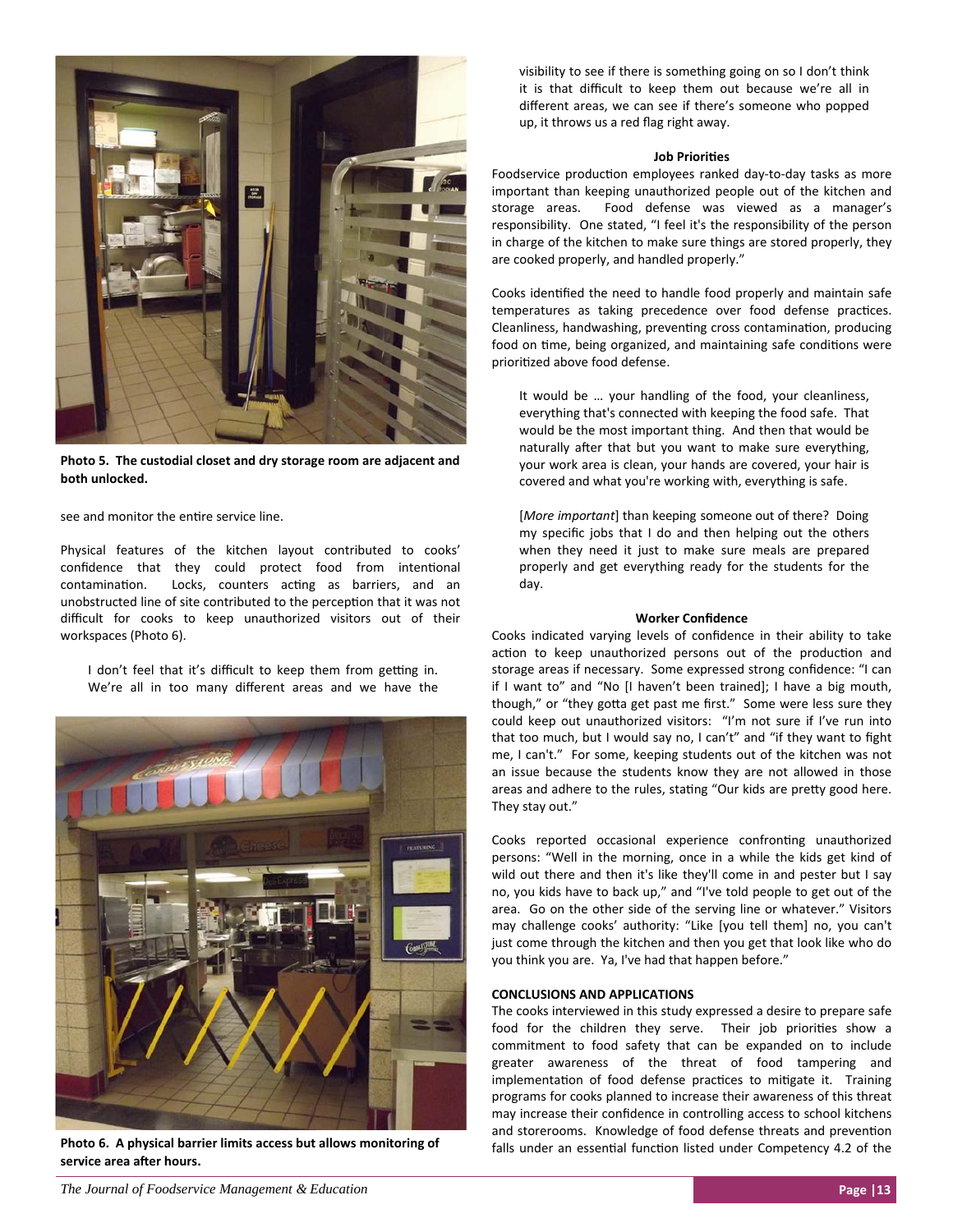competencies for district-level school nutrition professionals put forth by the National Food Service Management Institute (2009).

The confidence to keep unauthorized persons out of the kitchen is a major component in maintaining food defense. Cooks tended to trust those with whom they worked, and held confidence that staff and students would follow the rules. The frequency with which cooks mentioned parents and students as unauthorized persons suggests cooks are certain that these groups should not be in the kitchen, however cooks may be less certain about the need to restrict teachers from the kitchen. Teachers were allowed in the kitchen if they had to obtain food needed for students with special needs; these visits could be eliminated if food items needed for medical or behavioral purposes were managed by the school nutrition program, but kept in another location, such as the health aide's office.

It may be necessary for custodial staff to have free entry to kitchen and storage areas, yet they may not be aware of the policies in place in order to prevent food tampering, suggesting they, too, should be involved in training for food defense. Cooks facing time pressures depend on delivery personnel to store food; however food defense can be improved if delivery personnel show credentials, make deliveries at pre-determined times, and arrange to have delivery entrances unlocked just prior to delivery.

Public school buildings in established communities may have been built more than 50 years ago, at the height of the baby boom. These facilities were built at a time when food was prepared from raw ingredients on site; the amount of refrigerator and freezer space needed then was much less than today. To cope, school foodservice operations may have had to locate storage facilities according to where they fit, not according to where they would be secure. The resulting hodgepodge of storage facilities should be assessed for security and priority given to restricting access to these areas, particularly areas where chemical supplies are stored. Observation data showed signs, locks, doors, and cameras were used as protective measures, but not always enforced. Locks tended to be left unlocked, and doors allowed to stand open for the sake of convenience. Key security was an issue because keys were given out to an array of people for deliveries and custodial needs. In those school districts where planning is underway for new construction, consultation with foodservice personnel trained in food defense practice would be beneficial in designing an environment suited for safety.

School foodservice operations in recent years have experienced reductions in staff to control costs at the same time they are adjusting to new, more stringent, regulations. One can understand why locks are available, but not used. There is a need for new and affordable technology that streamlines the process of locking and unlocking cupboards or doors.

The responsibilities of building custodial and maintenance staff are entwined with the foodservice operation because of the need to have access after-hours for cleaning and trash removal. Custodial staff should receive food defense training and processes be developed to promote collaboration between the physical plant and foodservice operations. Working together, cooks, custodians, and their managers could create practical, workable, low-cost strategies to restrict access to sensitive areas.

This study provides evidence that school cooks perceive food tampering as a dangerous threat, but one that is unlikely to happen. They express motivation to keep students safe; training about the threat of food tampering may be effective in giving them confidence to keep unauthorized persons from kitchen and storage areas. Cooks assert that they can restrict students and parents from the kitchen, but observation revealed that unauthorized persons are allowed to enter production areas. Physical layouts that foster visibility are effective at promoting food defense, whereas locks and signs tend to be disregarded.

### **LimitaƟons**

Data was collected in two summers by eight researchers who were participants in a summer undergraduate research program. The number of researchers in this study was both a limitation and a strength. The large number of researchers was of value in recruiting the sample for this study. Many students had success recruiting their former high schools to participate in the study.

The large number of researchers provided strength in the coding and analysis of the interview data because all were actively involved, and served to establish trustworthiness of the data through the iterative discussions. Each student researcher was assigned one to two school visits; the small number of visits reduced the fatigue that might be associated with multiple day-long observation periods.

The small convenience sample of 12 schools and 24 cooks is a limitation of this study. Eleven of the twelve schools had an enrollment of 5,500 students or less and only one large school district was sampled. Ten out of the twelve sites were on-site production facilities; only one was a central kitchen production facility. These demographics limit the generalizability of these findings to larger school districts, or those with central or commissary production systems. Even so, small size does not make a community immune to bioterrorism: Torok, et al. (1997) reported that the population of The Dalles, Oregon, at the time of the intentional contamination of salad bars described earlier, was 10,500, with a countywide population of 21,000.

The observation and interview data was collected in May, very near the end of the school year. During this time of the year, some aspects of the foodservice operation may have been atypical. During all site visits meals were being produced as usual, but fewer food deliveries were likely being made because managers would want to end the year with as little food in storage as possible. This would limit the opportunities to observe cooks' reactions to visitors. In contrast, more students may have been visiting the kitchen during this time because they needed to clear up outstanding balances to their lunch accounts.

Although demographics relating to the school districts were collected, no effort was made to collect demographics of the cooks who were interviewed. The research protocol was to choose the most longterm and most recently hired cooks to interview. Cooks perceive that they hold relatively low status within the school; we did not want to ask for personal information that might strain the interview situation. Our sample was not large enough to allow difference tests based on demographics. In the geographic area represented by this study there is little ethnic or racial diversity among the population.

# **REFERENCES**

- Carus, W. S. (2001). *Bioterrorism and biocrimes: The illicit use of biological agents since 1900.* Retrieved from the Federation of American Scientists website: https://fas.org/irp/threat/cbw/carus.pdf
- Dalziel, G. R. (2009). Food defence incidents 1950‐2008: *A chronology and analysis of incidents involving the malicious contaminaƟon of the food supply chain*. Retrieved from Nanyang Technological University website: http://www3.ntu.edu.sg/rsis/cens/publications/reports/RSIS\_Food% 20Defence\_170209.pdf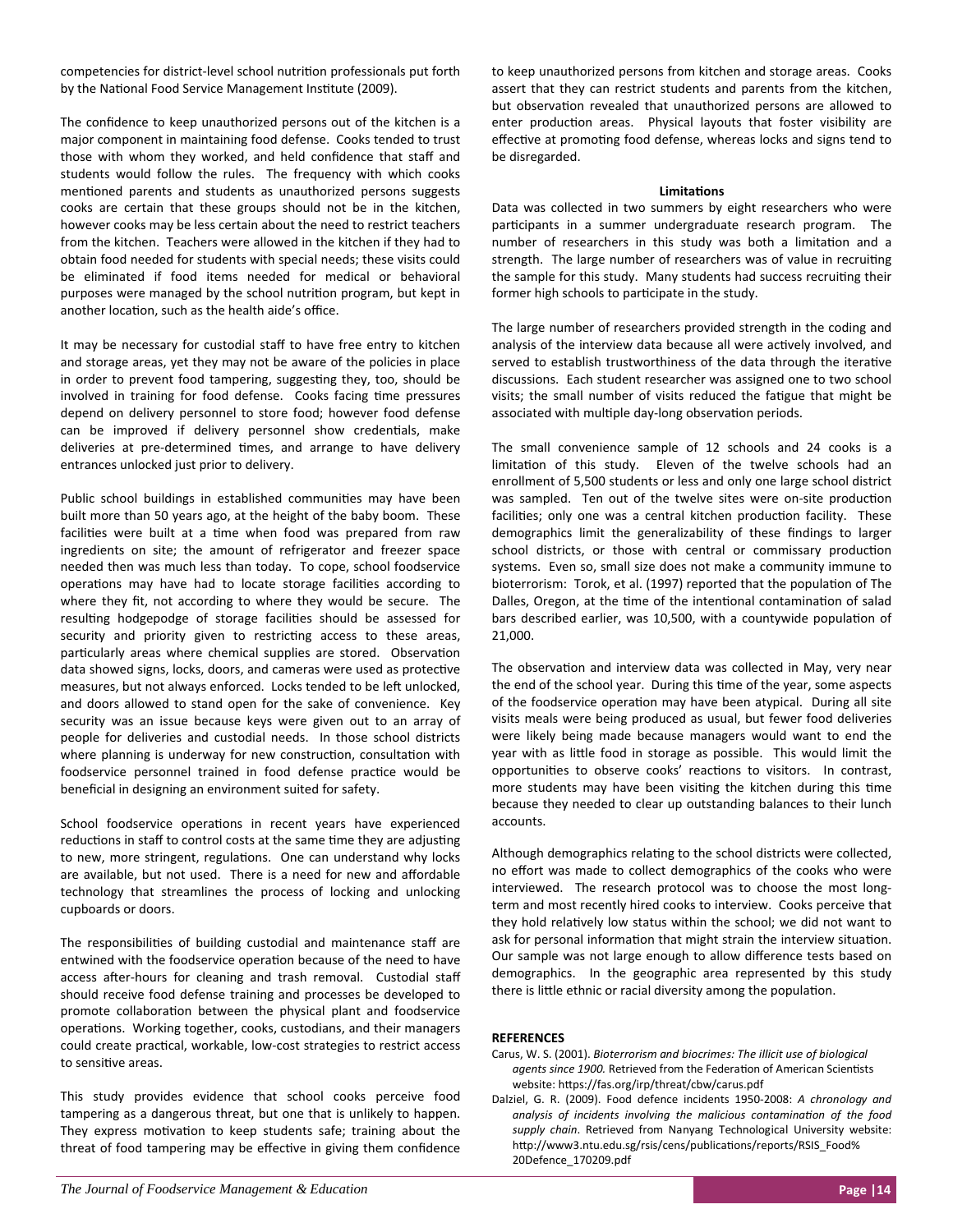Klitzke, C. J. & Strohbehn, C. H. (2015). Food defense best practices reported by public school food authorities in seven Northern U.S. states. *Journal of Child NutriƟon and Management, 39*(1). Retrieved from hƩps:// schoolnutrition.org/

uploadedFiles/5 News and Publications/4 The Journal of Child Nutriti on\_and\_Management/Spring\_2015/Manuscript%20866%20Print% 20Ready%202‐10‐15%20(1).pdf

- Klitzke, C. J., Strohbehn, C. H., & Arendt, S. W. (2014). Implementation of food defense best practices in Northern U.S. school nutrition programs: A case study. *Journal of Food Service Management EducaƟon, 8*(1):21‐28. Retrieved from http://fsmec.org/wp-content/uploads/2015/01/8-1-Klitzke.pdf
- Klitzke, C. J. (2013). *Food defense pracƟces of school districts in northern U.S.* states. (Doctoral Dissertation). Available from ProQuest Dissertations and Theses Database. (UMI 3610655).
- National Food Service Management Institute. (2009). Competencies, *knowledge, and skills for district‐level school nutriƟon professionals in the* 21st Century. Retrieved from http://www.nfsmi.org/documentlibraryfiles/ PDF/20090514085653.pdf
- National Food Service Management Institute. (2005). Food defense: *Developing a biosecurity management plan.* Retrieved from hƩp:// www.nfsmi.org/ResourceOverview.aspx?ID=69
- New York State Department of Health. (2005, September). *How to prevent food tampering ‐A guide for food service establishment operators.* Retrieved from http://www.health.ny.gov/publications/7080/
- NVivo 10 for Windows [Computer software]. Burlington, MA: QSR International (Americas) Inc.
- Torok, T. J., Tauxe, R. V., Wise, R. P., Livengood, J. R., Sokolow, R., Mauvais, S., Birkness, K. A. ... Foster, L. R. (1997). A large community outbreak of Salmonellosis caused by intentional contamination of restaurant salad bars. *Journal of the American Medical AssociaƟon*, *278*, 389‐395.
- United States Department of Agriculture, Food and Nutrition Service. (2004). A *biosecurity checklist for school food service*. Retrieved from hƩp:// foodbiosecurity.nfsmi.org/index.php
- United States Department of Agriculture, Food and Nutrition Service. (2012, July). *CreaƟng your school food defense plan*. Retrieved from hƩp:// www.fns.usda.gov/creating-your-school-food-defense-plan-pdf
- Yin, R. K. (2009). *Case study research; Design and methods* (4th ed.). Thousand Oaks, CA: Sage.
- Yoon, E. (2007). *Food defense management plan implementaƟon intenƟon: An applicaƟon of protecƟon moƟvaƟon theory.* (Doctoral DissertaƟon). Available from ProQuest Dissertations and Theses Database. (AAT 3291401).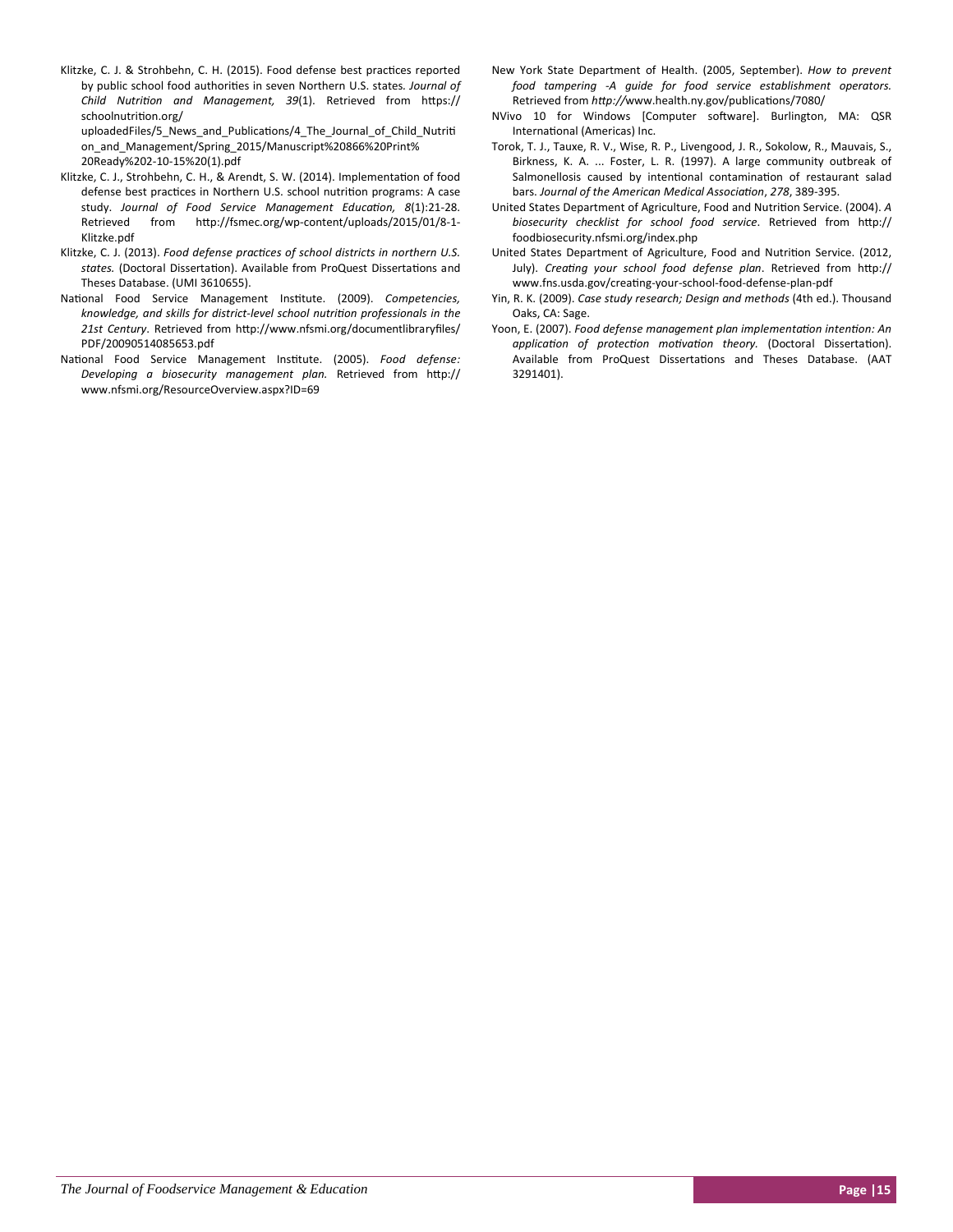# **APPENDIX A**

# **Interview Guide**

| <b>Site Code:</b>                                                                                                                                                                                                                                                                                                |                                        | <b>Participant Code:</b>            |                            |                |                |  |  |
|------------------------------------------------------------------------------------------------------------------------------------------------------------------------------------------------------------------------------------------------------------------------------------------------------------------|----------------------------------------|-------------------------------------|----------------------------|----------------|----------------|--|--|
| Date of Interview:                                                                                                                                                                                                                                                                                               |                                        | Interview start time:               |                            |                |                |  |  |
|                                                                                                                                                                                                                                                                                                                  |                                        |                                     |                            |                |                |  |  |
| Obtain Informed Consent. Keep signed copy and hand interviewee an unsigned copy for them to keep.                                                                                                                                                                                                                |                                        |                                     |                            |                |                |  |  |
| Establish Rapport: Talk about weather, your memories of school, the season or other general topics.                                                                                                                                                                                                              |                                        |                                     |                            |                |                |  |  |
| I would like to know your opinions about food tampering. The definition of food tampering is: the contamination of food with chemical, biologi-<br>cal or physical agents with the intention to cause harm to those who consume it. Contamination may occur during storage, preparation or ser-<br>vice of food. |                                        |                                     |                            |                |                |  |  |
| I want to keep my school safe.                                                                                                                                                                                                                                                                                   |                                        |                                     |                            |                |                |  |  |
| Strongly disagree                                                                                                                                                                                                                                                                                                | Disagree<br>Neither agree nor disagree |                                     |                            | Agree          | Strongly agree |  |  |
| The top priority in my school is keeping students safe.                                                                                                                                                                                                                                                          |                                        |                                     |                            |                |                |  |  |
| Strongly disagree                                                                                                                                                                                                                                                                                                | <b>Disagree</b>                        |                                     | Neither agree nor disagree | Agree          | Strongly agree |  |  |
| It is unnecessary to worry about food tampering.                                                                                                                                                                                                                                                                 |                                        |                                     |                            |                |                |  |  |
| Strongly disagree                                                                                                                                                                                                                                                                                                | <b>Disagree</b>                        |                                     | Neither agree nor disagree | Agree          | Strongly agree |  |  |
| I want to have more information about preventing food tampering.                                                                                                                                                                                                                                                 |                                        |                                     |                            |                |                |  |  |
| Strongly disagree                                                                                                                                                                                                                                                                                                | <b>Disagree</b>                        |                                     | Neither agree nor disagree | Agree          | Strongly agree |  |  |
| If someone tampers with the food in my school, my coworkers or students will suffer.                                                                                                                                                                                                                             |                                        |                                     |                            |                |                |  |  |
| Strongly disagree<br><b>Disagree</b>                                                                                                                                                                                                                                                                             |                                        | Neither agree nor disagree<br>Agree |                            | Strongly agree |                |  |  |
| Follow up:<br>(If response is agree or strongly agree): What would be the consequences of a food tampering incident?                                                                                                                                                                                             |                                        |                                     |                            |                |                |  |  |
| If someone intentionally contaminates food in my school, it will damage the reputation of our program.                                                                                                                                                                                                           |                                        |                                     |                            |                |                |  |  |
| Strongly disagree<br><b>Disagree</b>                                                                                                                                                                                                                                                                             |                                        | Neither agree nor disagree          | Agree                      | Strongly agree |                |  |  |
| It is likely that a student will contaminate food in my school.                                                                                                                                                                                                                                                  |                                        |                                     |                            |                |                |  |  |
| Strongly disagree                                                                                                                                                                                                                                                                                                | <b>Disagree</b>                        |                                     | Neither agree nor disagree | Agree          | Strongly agree |  |  |
| Follow up:<br>Have you ever had an incident where food was contaminated by students?<br>Can you describe what happened?<br>Have you personally experienced food tampering?<br>Is it possible that someone other than a student would tamper with food in your school?                                            |                                        |                                     |                            |                |                |  |  |
| Food tampering is frightening.                                                                                                                                                                                                                                                                                   |                                        |                                     |                            |                |                |  |  |
| Strongly disagree                                                                                                                                                                                                                                                                                                | Disagree                               |                                     | Neither agree nor disagree | Agree          | Strongly agree |  |  |
| Follow up:<br>What are you afraid might happen?<br>$\bullet$<br>How frightening is food tampering compared to other food safety issues?                                                                                                                                                                          |                                        |                                     |                            |                |                |  |  |
| Next I have a few questions about who is and is not allowed in the kitchen.<br>Who in your school is not allowed in the kitchen? Are students allowed? Principals? Custodians? Parents? Teachers?<br>We will call those not allowed in the kitchen unauthorized people                                           |                                        |                                     |                            |                |                |  |  |
| The following statements come in pairs, so they sound a lot alike. The first statement refers to the kitchen. The second statement in the pair<br>refers to the storage rooms, refrigerators, and freezers.                                                                                                      |                                        |                                     |                            |                |                |  |  |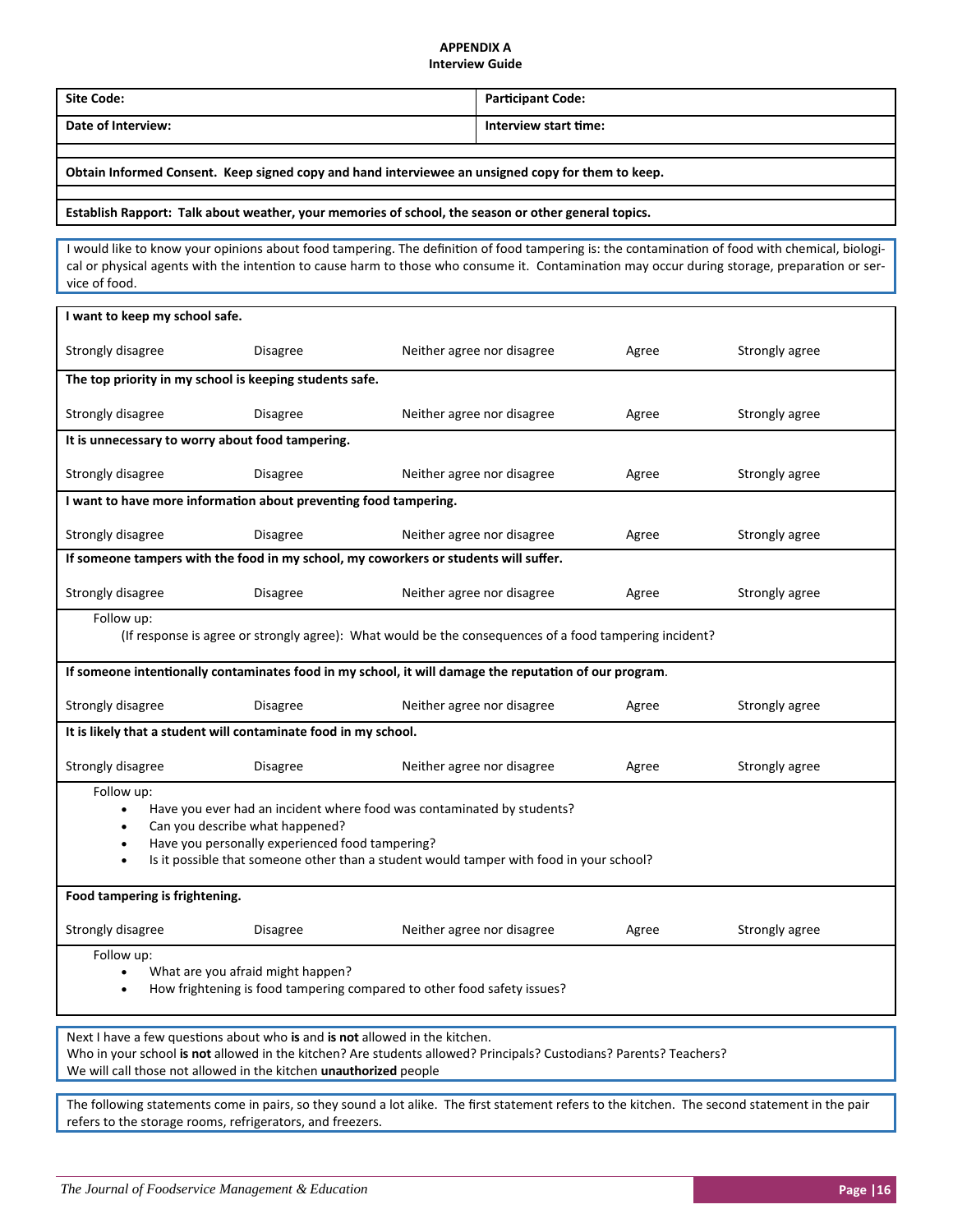| Keeping unauthorized people out of the kitchen disturbs my work routine.                                                                                                                                                                               |                                                                   |                                                                 |       |                |  |  |  |  |
|--------------------------------------------------------------------------------------------------------------------------------------------------------------------------------------------------------------------------------------------------------|-------------------------------------------------------------------|-----------------------------------------------------------------|-------|----------------|--|--|--|--|
| Strongly disagree                                                                                                                                                                                                                                      | <b>Disagree</b>                                                   | Neither agree nor disagree                                      | Agree | Strongly agree |  |  |  |  |
| Follow-up:<br>(If response is agree or strongly agree) Can you give an example?                                                                                                                                                                        |                                                                   |                                                                 |       |                |  |  |  |  |
| Keeping unauthorized people out of the storage areas disturbs my work routine.                                                                                                                                                                         |                                                                   |                                                                 |       |                |  |  |  |  |
| Strongly disagree                                                                                                                                                                                                                                      | <b>Disagree</b>                                                   | Neither agree nor disagree                                      | Agree | Strongly agree |  |  |  |  |
| Follow-up:<br>(If response is agree or strongly agree) Can you give an example?                                                                                                                                                                        |                                                                   |                                                                 |       |                |  |  |  |  |
|                                                                                                                                                                                                                                                        | I am able to keep unauthorized people out of the kitchen.         |                                                                 |       |                |  |  |  |  |
| Strongly disagree                                                                                                                                                                                                                                      | <b>Disagree</b>                                                   | Neither agree nor disagree                                      | Agree | Strongly agree |  |  |  |  |
| Follow-up:<br>Have you ever had to do this?<br>What are you trained to do?                                                                                                                                                                             |                                                                   |                                                                 |       |                |  |  |  |  |
|                                                                                                                                                                                                                                                        |                                                                   | I am able to keep unauthorized people out of the storage areas. |       |                |  |  |  |  |
| Strongly disagree                                                                                                                                                                                                                                      | <b>Disagree</b>                                                   | Neither agree nor disagree                                      | Agree | Strongly agree |  |  |  |  |
| Follow-up:<br>Have you ever had to do this?<br>What are your trained to do?                                                                                                                                                                            |                                                                   |                                                                 |       |                |  |  |  |  |
| It is important to keep unauthorized people out of the kitchen.                                                                                                                                                                                        |                                                                   |                                                                 |       |                |  |  |  |  |
| Strongly disagree                                                                                                                                                                                                                                      | <b>Disagree</b>                                                   | Neither agree nor disagree                                      | Agree | Strongly agree |  |  |  |  |
| Follow up:<br>Among your job duties, what is more important than keeping unauthorized people out of the kitchen?                                                                                                                                       |                                                                   |                                                                 |       |                |  |  |  |  |
|                                                                                                                                                                                                                                                        | It is important to keep unauthorized people out of storage areas. |                                                                 |       |                |  |  |  |  |
| Strongly disagree                                                                                                                                                                                                                                      | Disagree                                                          | Neither agree nor disagree                                      | Agree | Strongly agree |  |  |  |  |
| Follow up:<br>Among your job duties, what is more important than keeping unauthorized people out of the storage areas?                                                                                                                                 |                                                                   |                                                                 |       |                |  |  |  |  |
| It is difficult to keep unauthorized people from entering our kitchen.                                                                                                                                                                                 |                                                                   |                                                                 |       |                |  |  |  |  |
| Strongly disagree                                                                                                                                                                                                                                      | <b>Disagree</b>                                                   | Neither agree nor disagree                                      | Agree | Strongly agree |  |  |  |  |
| Follow up:<br>What would make is less difficult?                                                                                                                                                                                                       |                                                                   |                                                                 |       |                |  |  |  |  |
| It is difficult to keep unauthorized people from entering our storage areas.                                                                                                                                                                           |                                                                   |                                                                 |       |                |  |  |  |  |
| Strongly disagree                                                                                                                                                                                                                                      | <b>Disagree</b>                                                   | Neither agree nor disagree                                      | Agree | Strongly agree |  |  |  |  |
| Follow up:<br>What would make is less difficult?                                                                                                                                                                                                       |                                                                   |                                                                 |       |                |  |  |  |  |
| Thank you for participating in our study. Your participation is very important. The results of our study will be used to plan training programs<br>about food tampering for school cooks like you. Do you have any questions you would like to ask me? |                                                                   |                                                                 |       |                |  |  |  |  |
| End of interview. State the time.                                                                                                                                                                                                                      |                                                                   |                                                                 |       |                |  |  |  |  |